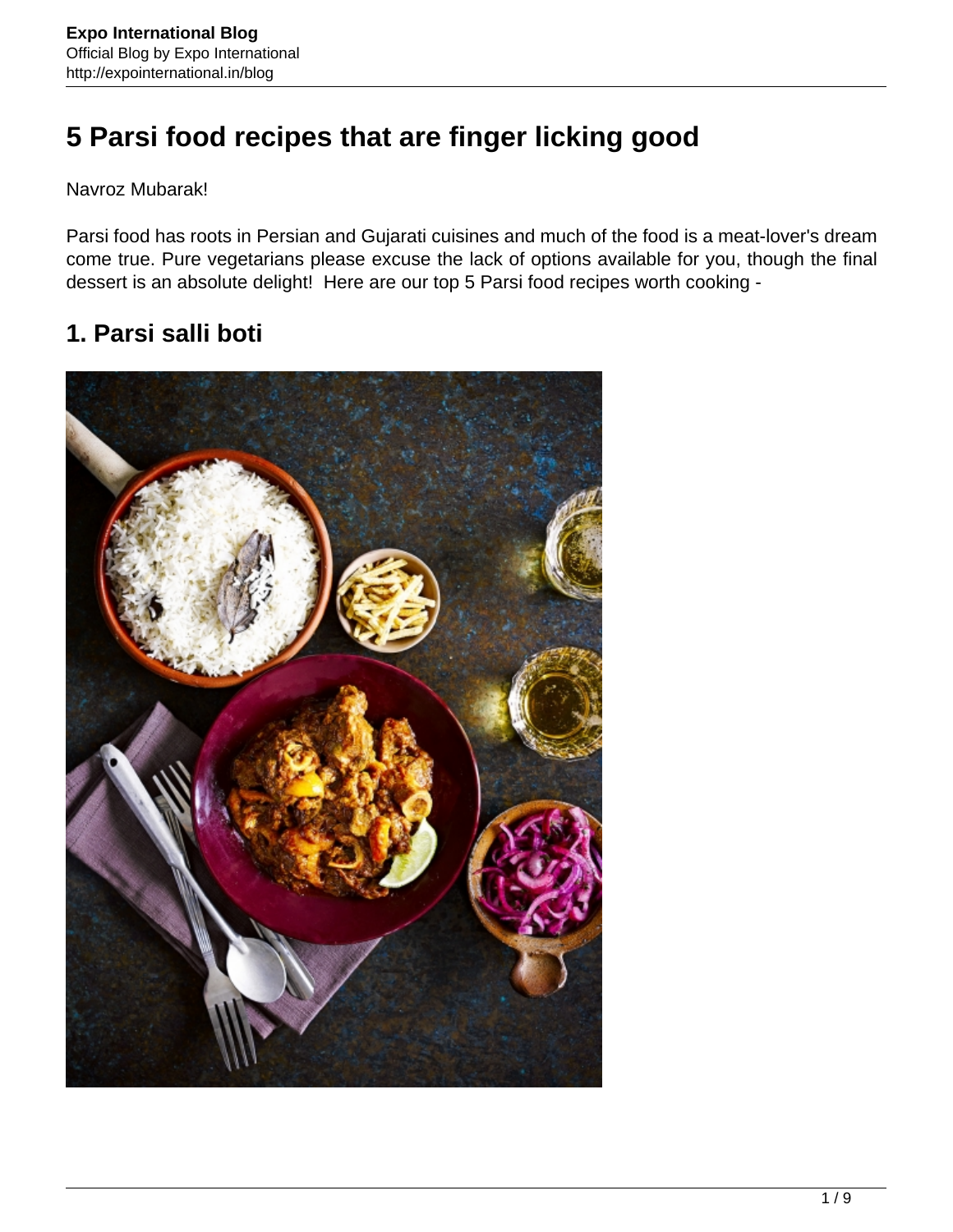### **Ingredients**

5cm piece of ginger

6 cloves of garlic 100 g ripe tomatoes 1 tablespoon tomato purée 2 small onions 3 tablespoons vegetable oil 5 green cardamom pods 6 cloves 2 teaspoons kashmiri chilli powder or mild paprika 1 teaspoon turmeric powder 850 g lamb leg on the bone , cut into 3cm pieces (ask your butcher to do this) 1 small green chilli 4 dried apricots 2 tablespoons jaggery or caster sugar 1 tablespoon malt vinegar ½ teaspoon cumin seeds ½ teaspoon garam masala powder 1 lime 1 medium red onion ½ a lime

## **Method**

Peel and roughly chop the ginger and garlic, then combine in a blender with 2 tablespoons of water. Blitz to a smooth paste and set aside.

Roughly chop the tomatoes and blitz in the same blender with the tomato purée until you have a fine paste. Set aside.

Peel and thinly slice the onions.

Heat the vegetable oil in a large heavy-based pan over a medium heat. Add the green cardamom and cloves, letting them sizzle for a few seconds, then stir in the onions and fry for 14 to 15 minutes, or until dark brown in colour, stirring often.

Mix in the ginger and garlic paste and fry for 1 minute, stirring well. Add a splash of water to loosen the mixture and scrape off the delicious bits from the bottom of the pan.

Add the kashmiri chilli and turmeric powder and fry for 1 to 2 minutes, followed by the tomato mix. Stir well to combine and cook for 3 to 4 minutes.

Add the lamb and cook for another 5 minutes, ensuring the meat gets coated in the masala.

Slice the chilli lengthways, then stir into the pan with 150ml of water. Bring it to the boil and simmer, covered, over a low heat, for 40 minutes, stirring occasionally.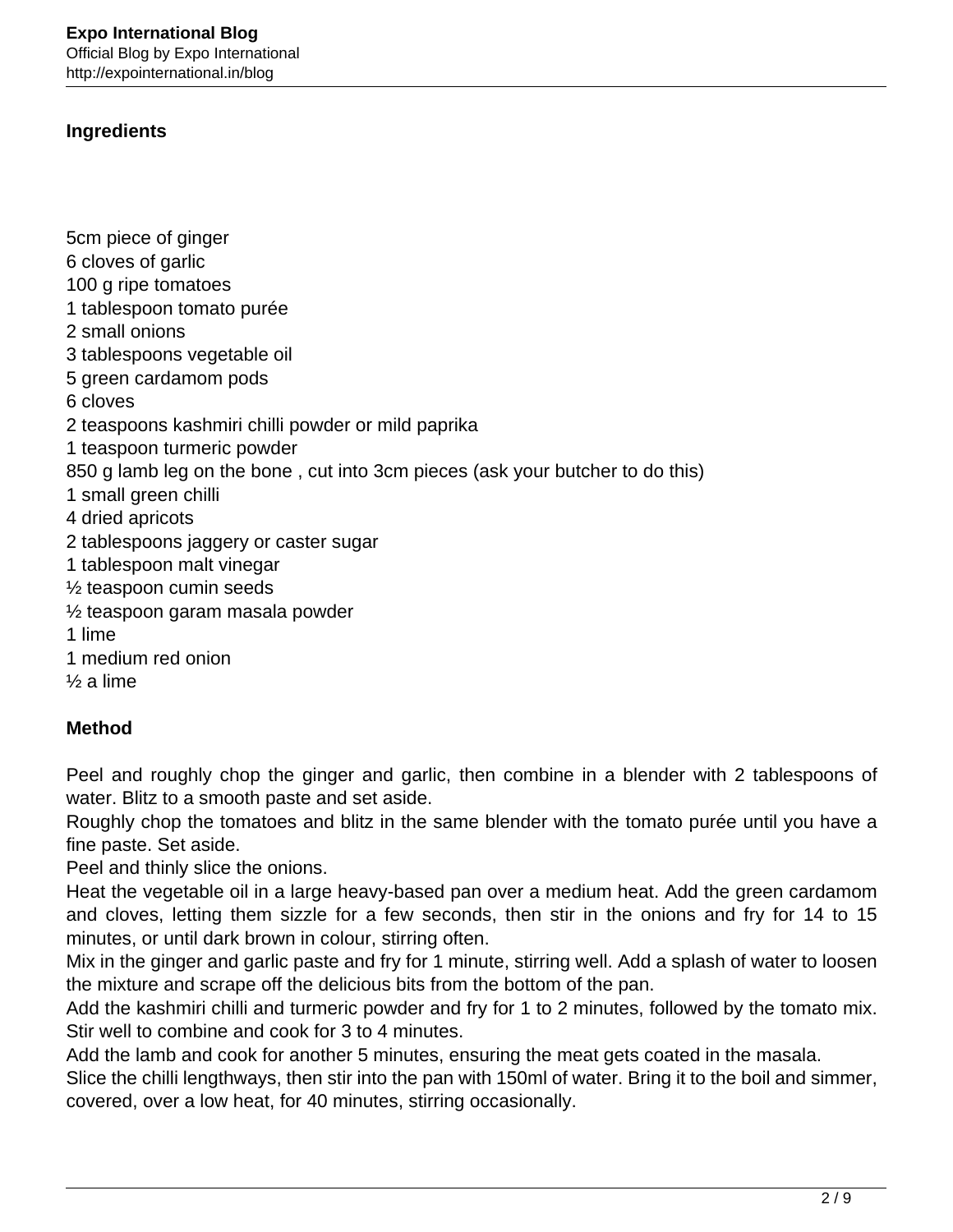Pour in another 150ml of water, pop the lid on and simmer for 40 minutes, or until the meat is tender, and the sauce has thickened into a rich, dark colour, stirring a few times and removing the lid for the final 20 minutes.

Make the red onion salad. Peel, finely slice and toss the onion in a bowl, squeeze in the lime juice and season with a pinch of sea salt. Toss to combine and set aside.

Finely chop the apricots, then add to a pan with the jaggery or sugar and vinegar. Cook for 1 minute over a medium heat, then turn off the heat.

Coarsely grind the cumin, then add to the apricots along with the garam masala powder. Stir well, then add to the curry.

Divide the parsi salli boti between serving bowls and serve with the red onion salad, lime wedges for squeezing over, and some basmati rice, if you like.

## **2. Ambakalya**



## **Ingredients**

Mangoes (peeled and sliced) - 2 Desi Ghee (clarified butter) - 3 tbsp Jaggery - 6 to 8 tsp Onions (sliced) - 1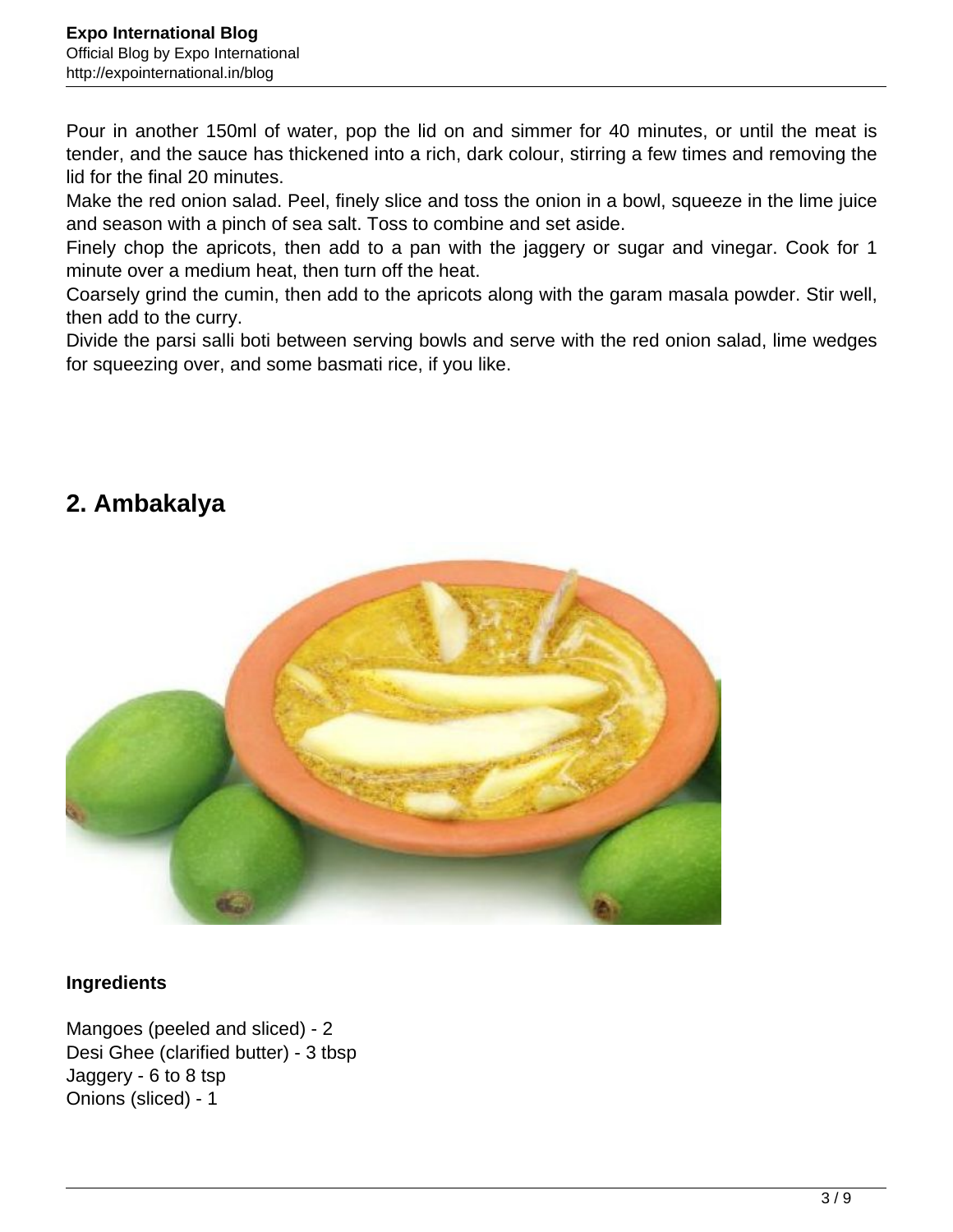Cloves - 4 Green Cardamoms - 4 Green Coriander (chopped) - 1 tbsp Green Chillies (chopped) - 2 Cinnamon (1" stick) - 1 Salt - 1/2 tsp Water - 1/2 cup

## **Method**

Take a pan and heat desi ghee, add onions, cinnamon stick, cloves and green cardamoms. Sauté till light brown.

Add the jaggery, mango, green chillies, green coriander, salt and water. Simmer for 2 to 3 minutes on medium heat and mix gently without breaking the mango slices.

Serve with dhansak.

## **3. Dhansak**



#### **Daal:**

1/2 cup toor 1/4 cup chana 1/4 cup moong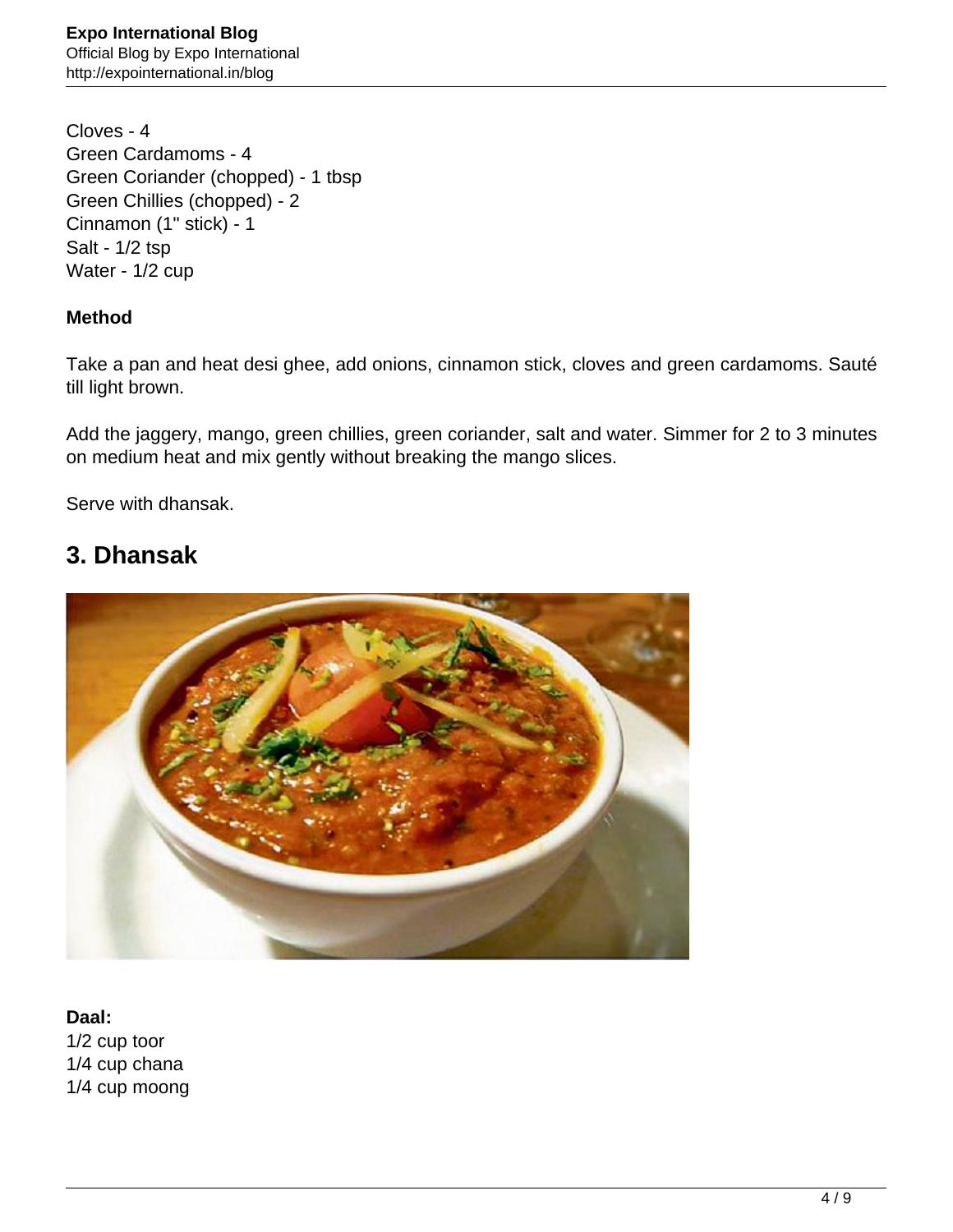1/2 cup masoor 1 small eggplant 1 cup of diced pumpkin 2T(ablespoons) dill 1 cup methi (fenugreek) leaves 2T tamarind concentrate 1/2 cup jaggery (goor) 2T coriander leaves with stalks 2T chopped mint

#### **Wet masala:**

2 inch cinnamon stick 6 cardamom pods 5 cloves 2t(easpoons) cumin seeds 10 black peppercorns 1T coriander seeds 8 dried red chilies 1T chopped ginger 10 cloves garlic 1 cup chopped fresh coriander leaves and stalks

#### **Dry masala:**

3 cardamom pods 3 cloves 2 star anise 1t cumn seeds 8 black peppercorns 2 red chillies 2t methi leaves

## **Goat:**

3T oil 2 lbs cubed goat 1 cup water chopped coriander and mint to garnish

## **Method**

Wash daal mix with other daal ingredients add 2 cups water and boil for 30 mins. Then cool a bit and puree in a blender.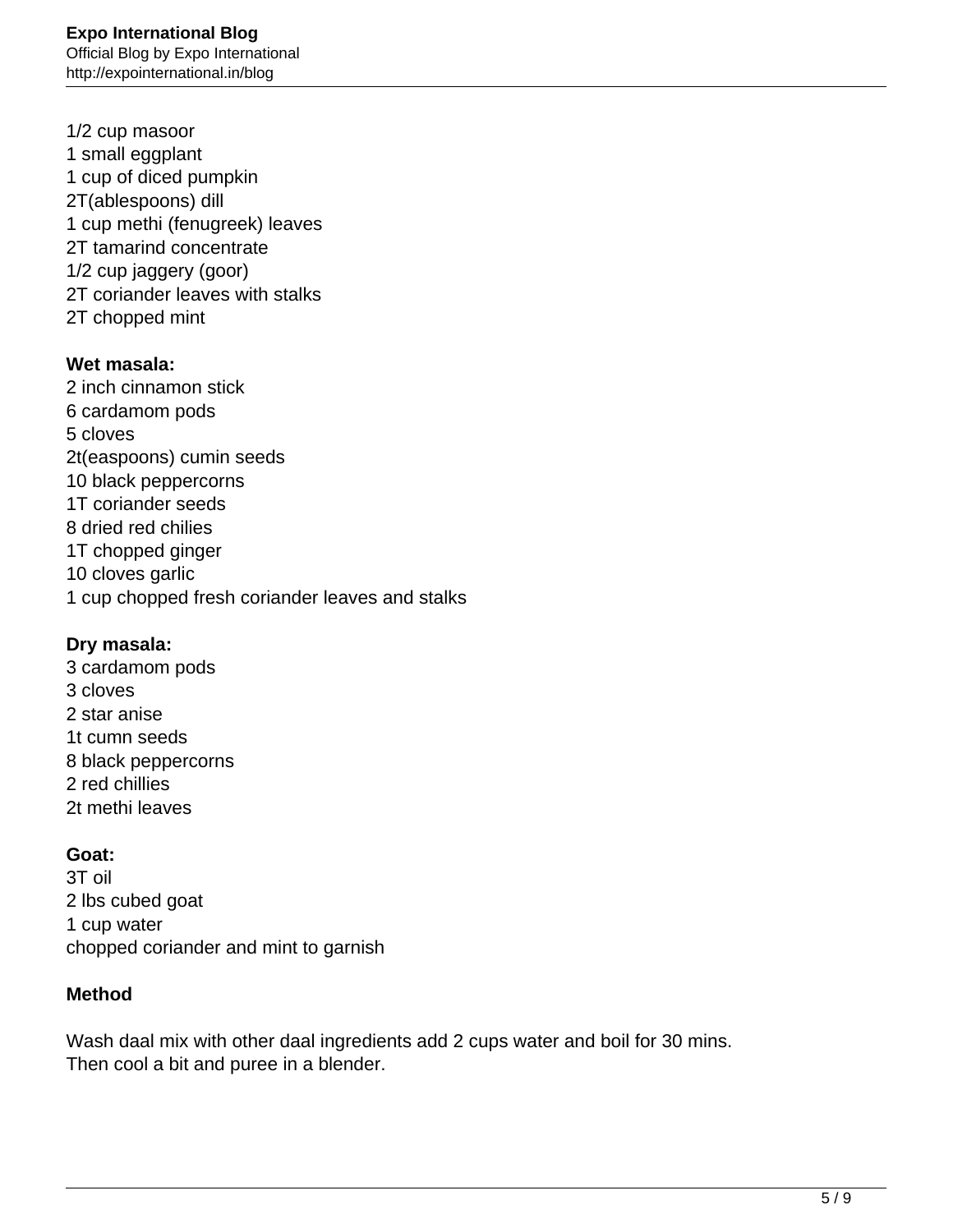Prepare wet masala by roasting everything in a pan for 3-4 mins (stir constantly, do not burn) except fresh coriander Remove and grind in mixer with the coriander leaves and some water to make a paste.

Roast the dry masala spices separately and grind in a coffee grinder.

Heat oil and cook goat - saute on high heat for around 10-12 minutes. After goat looks nicely browned, add wet masala and cook 2-3 mins. Add water and cook on medium heat for 30-40 mins. Add the pureed daal mixture. Add the dry masala. Cook another 30 mins on low heat, or until goat is done.

Tip : You can also use the Same method of dhansak dal with chicken or vegetables for vegetarians.

## **4. Murghi Na Farcha / Chicken Farcha**



## **Ingredients**

- 8 pieces of chicken
- 1 tablepsoon (15 g) ginger garlic paste
- 1 1/2 teaspoon Kashmiri chilli powder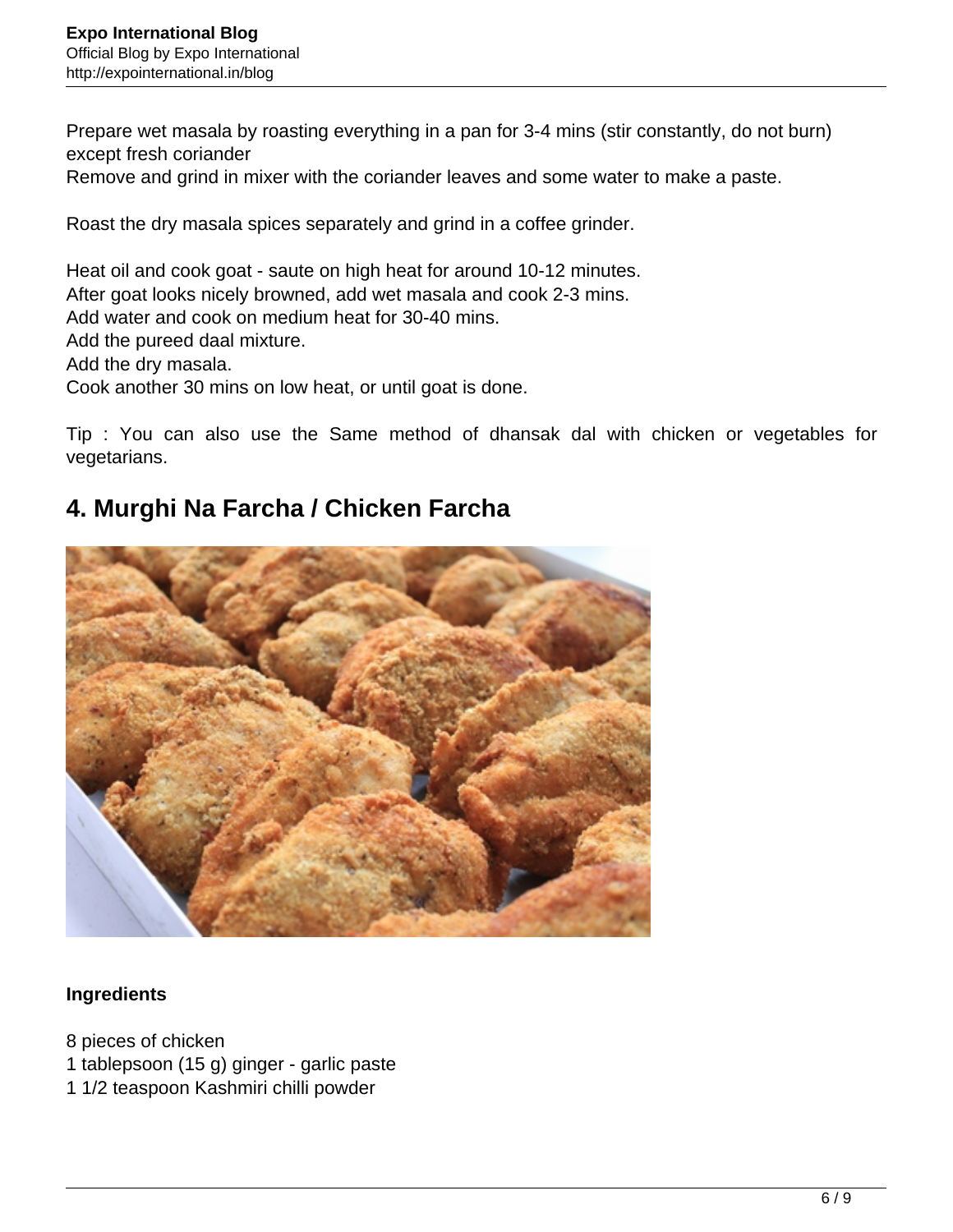3/4 teaspoon turmeric powder 1 1/2 teaspoons cinnamon, clove and black pepper powder (1/2 teaspoon each cinnamon powder, clove powder and pepper powder) 2 green chillies 1 tablespoon coriander 1/2 stalk celery (optional) 1 cup water 1 cup ( 150 g ) bread crumbs 2 eggs Salt to taste Oil for frying

#### **Method**

Wash the chicken marinate with it with salt and ginger - garlic paste. Coat it with the red chilli powder, turmeric powder and cinnamon - clove - pepper powder.

Allow to stand for half an hour. Place the chicken in a heavy bottomed pan along with the green chillies, celery, coriander and one cup of water.

Place over low heat and allow to simmer till the flesh is soft and tender. Remove from the heat without any gravy. Beat eggs and keep aside.

Coat chicken pieces with the bread crumbs.

In a kadai or frying pan, heat oil. Dip chicken pieces in the beaten eggs two or three at a time and fry in hot oil till golden brown. Serve hot with potato chips and green salad.

## **5. Lagan Nu Custard**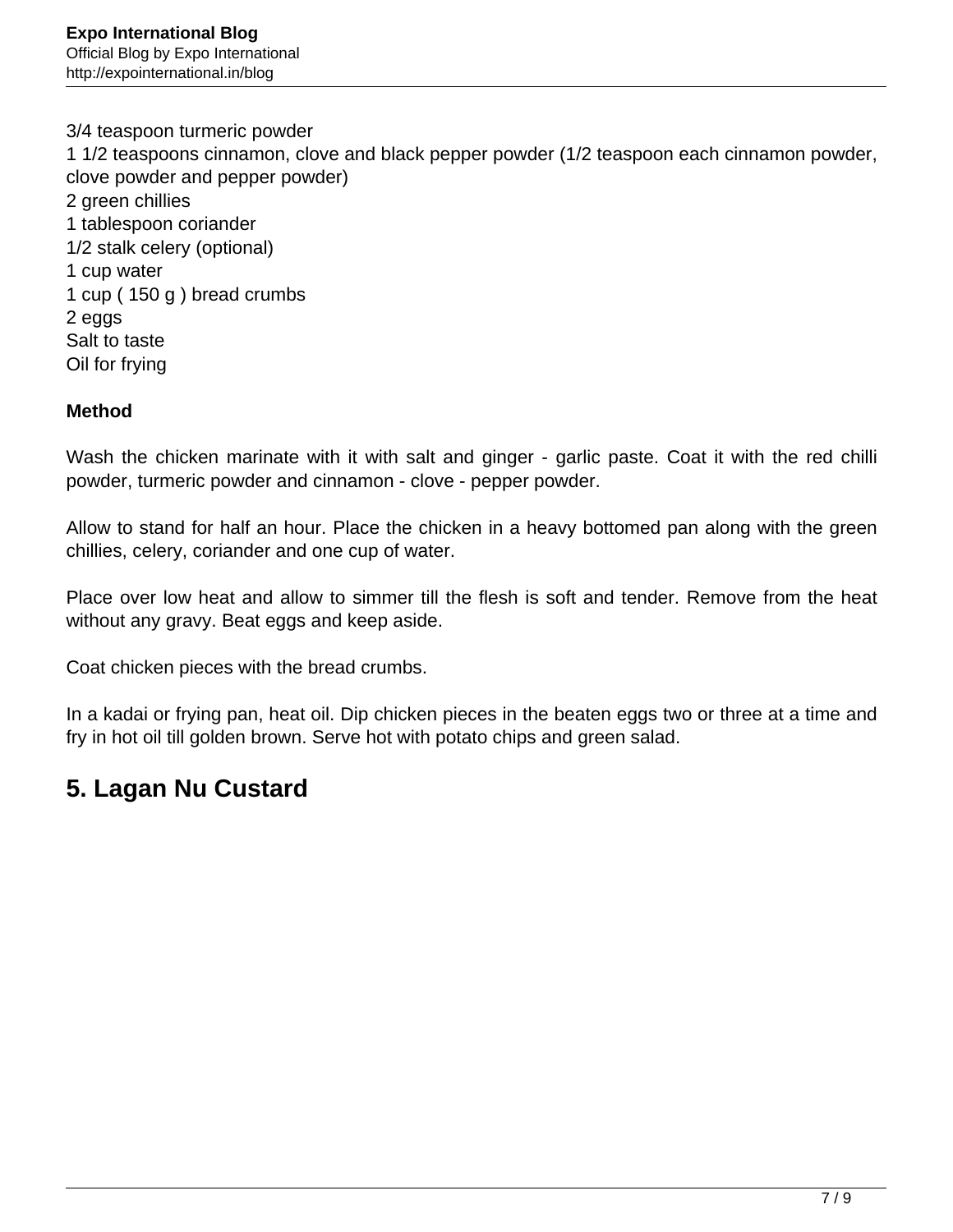

## **Ingredients**

1 litre full cream milk 1/2 cup sugar 1/4 teaspoon ground cinnamon 1/4 teaspoon ground green cardamom A few threads saffron ( optional ) 1 heaped tablespoon semolina 6 eggs, beaten 1 teaspoon rosewater Butter to grease the pan 1/2 cup dried apricots 1/2 cup raisins 1/2 cup almonds Or any nuts of your choice Brown sugar to sprinkle on top

## **Method**

Heat milk in a nonstick saucepan. Add sugar, reduce heat to low, stir to dissolve. Add cinnamon, cardamom and semolina. Keep cooking till the milk is reduced to half.

Turn off the heat, stir in saffron and rose water, let the milk come down to room